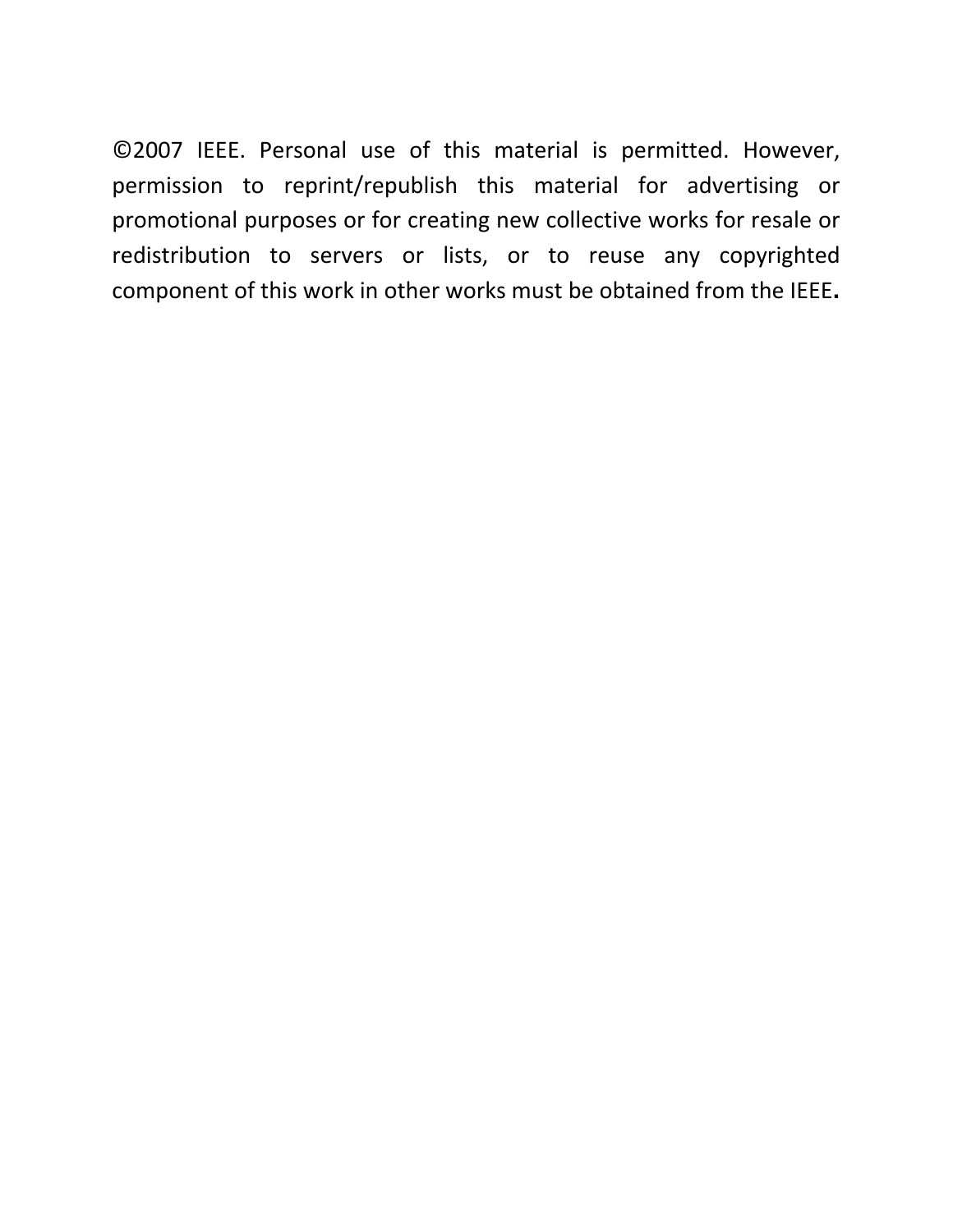# Power Transformer Condition Assessment Using Oil UV - Spectrophotometry

BC Hydro, 6911 Southpoint Drive, Burnaby Curtin University of Technology, Perth,

*Abstract*— **Power transformers are considered critical equipment in an electric power transmission system. Electric utilities worldwide are now focusing on reliability centered maintenance of their assets for extended life and hence maximum return on investment. Recent utility survey shows that a large proportion of transformers has attained their designed life and is operating close to their nameplate rating or beyond. The load growth is compounding this problem on the existing transformers due to fewer extension projects, market deregulation and economic constraints. Diagnostics and proper monitoring plays key role in the life expectancy of a power transformer. Mineral oil in transformer is the inseparable component of the dielectric insulation system. The various contamination levels in oil can be examined and verified using UV-Spectrometry. The UV-spectrum analyzes the oil, qualitatively and quantitatively with respect to the contamination present in it and interprets dielectric response of the insulation system. The oil gets contaminated mainly due to the aging. Moisture, sludge, acids, metal particles and other compounds are produced due to aging insulation (mainly cellulose) which changes the oil chemical and physical properties. Accurate interpretation of the UV-Spectrophotometry and comparison with the past test signature provides sufficient assessment of power transformer insulation condition and predicts it's aging phenomena. This paper presents power transformer's dielectric response and aging assessment using oil contamination level identification with UV-Spectrometry measurements.**

*Index Terms***—Power Transformer, Insulation Assessment, Aging, Oil, UV-Spectrophotometry, Condition Based Maintenance (CBM.** 

# I. INTRODUCTION

A Power transformer is considered as most significant and vital element in the power delivery system. Due to the highly competitive electrical energy market it is required to enhance the system's reliability and availability with cost effectiveness. To maintain system reliability, its key components such as power transformers are required to undergo periodic diagnostics to avoid catastrophe and losses due to downtime [1]. The majority of the transformer fleet is serving close to or beyond its expected design life as majority of the transformers were installed soon after the World War II and in early 70's.

M. Arshad Syed M. Islam Generation Engineering Maintenance Services Electrical & Computer Engineering Department B.C. V3N 4X8, Canada Western Australia

> Due to increase in the peak load demand the hotspot temperature is rising high. The higher hotspot temperature forces sufficient reduction in asset's life and reliability. Due to elevated chances of sudden failure, long term revenue loss and high replacement cost is likely to happen. Therefore in the absence of transformer assessment, utilities may have significant concerns regarding reliability and performance of the system. Irrespective of the failure rate, transformers are of high importance from the point of view of asset management. System abnormalities such as loading, switching, ambient condition and poor maintenance normally contribute to accelerated aging. In the absence of critical components monitoring/diagnostics, the failure risk always remain high.

> Insulation diagnostics is important to ascertain the overall integrity of the transformer to avoid any unscheduled outage, consequently restricting the financial/revenue losses along with environmental and collateral damages. It is always desired to anticipate the faults prior to become active in nature. With the application of online monitoring systems and diagnostics, accurate interpretations and timely decision incipient faults and accelerated deterioration of the insulation system can be better judged. Due to differences in operational criteria and climatic influence different characteristics and variety of problems subject to insulation deterioration and failure are observed in transformers.

> The uv-spectrophotometry provides characteristics related to the contamination level in oil mainly due to the paper insulation (cellulose) which produces Furans, Acids, Water, Sludge and other compounds on its deterioration. Oil oxidation occurs due to the presence of oxygen and heat and may cause sludge formation. Aging is also strongly dependent on temperature, oxygen and water levels in the transformer. The transformer life can be maximized by controlling these variables. Metal particles are also found in the oil. Power transformer dielectric integrity highly depends upon the contamination level. Water and Furan are produced simultaneously and are the key indicators for the life expectancy of the power transformer. Continuing presence of 0.5% moisture in paper and 20 ppm in oil are considered effective to cause sufficient dielectric degradation [2].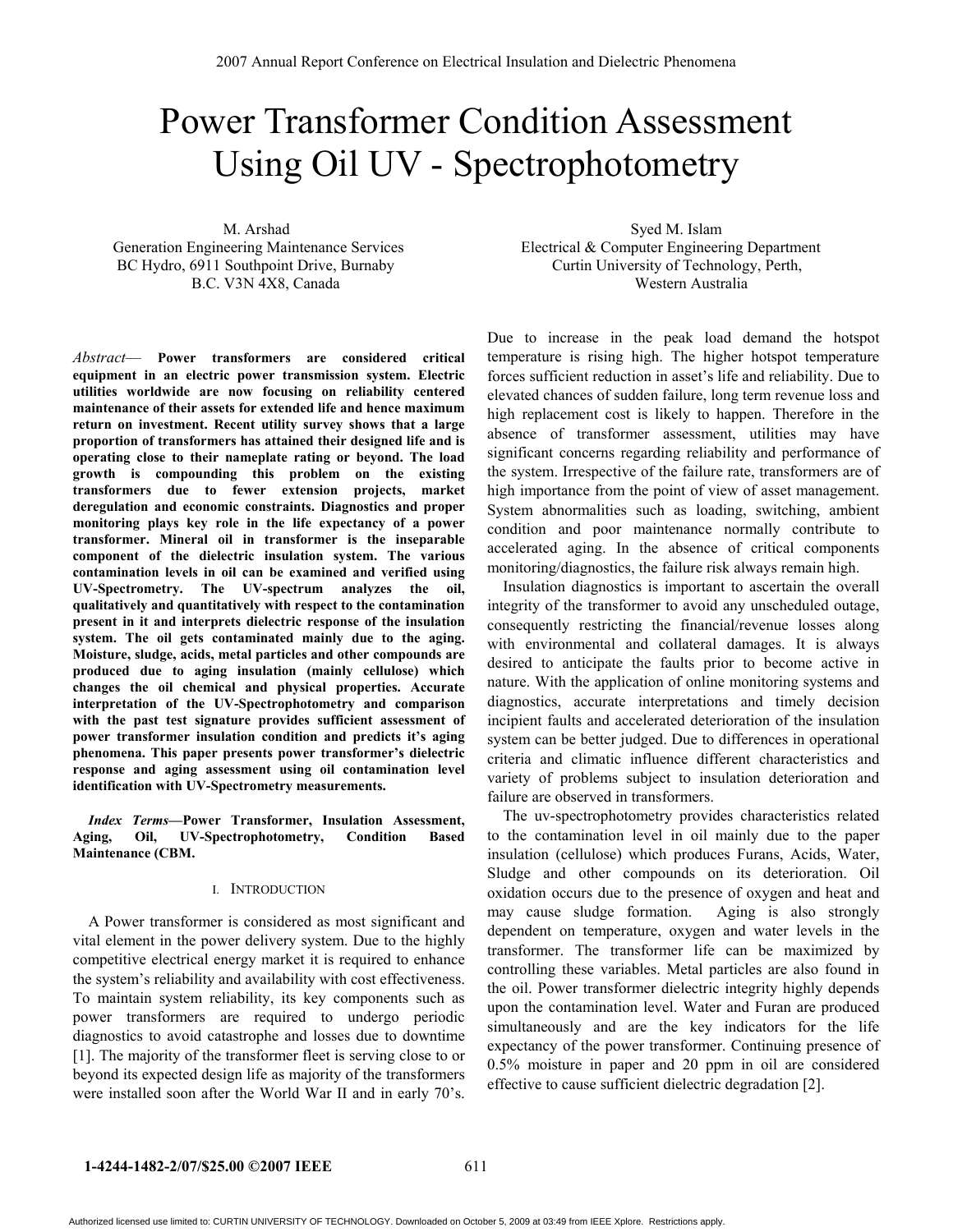The solid insulation (cellulose) is the major element of the insulation system and its integrity is always required to be maintained in terms of its dielectric and tensile properties. The cellulose can be analyzed with the measure of the degree of polymerization (DP). The DP value below 300 is considered almost with no dielectric and mechanical properties and the transformer is not recommended for service where as the DP value above 1000 is considered with high dielectric and tensile properties [3].

Transformer failure statistics exhibit that most of the failures have occurred before reaching their rated life. Transformer failures due to dielectric problems are reported as high as 75% [4].

Due to the increase in the average age of the transformer population there is significant concern regarding the condition of its insulation system [5]. The average age of power transformer in Australia and New Zealand in 1995 was 28.6 years with considerable number (65%) of transformers over 30 years [6][7] old. Transformers are considered of strategic importance in the network. The most frequent and immediate cause of the transformer costly and long-term outage is due to the winding insulation, on-load tap changer and bushings deterioration [8].

In the absence of insulation diagnostics, a good number of transformers failed before reaching their designed technical life. Average age that transformers have failed due to insulation deterioration during the last ten years was 17.8 years [9][10]. Therefore implementation of effective diagnostic tools and monitoring systems stands vital for early warning and assessment to avoid forced outage and catastrophic failure. This will allow for controlling the aging rate by suggesting new operational (loading) conditions and implementing the condition based maintenance strategies, extension in transformer life is achieved.

## II. UV SPECTROPHOTOMETRY

UV-Spectrophotometry is an accurate and sensitive method to analyze impurities in transformer oil by using light absorbing properties of the sample. The light transmitted through oil sample containing (various contaminations) is decreased by that fraction being absorbed, detected and measured as a function of wavelength. A spectrophotometer measures the transmission, absorption or reflection of the light spectrum for the given wavelength.

The Beer's law provides a linear relationship between absorbance and concentration of an absorber of electromagnetic radiation such as:

$$
A = a_{\lambda} \times b \times c \tag{1}
$$

Where *A* is the measured absorbance,  $\lambda$  is a wavelengthdependent on absorption coefficient, *b* is the path length, and *c* is the sample concentration, also:

$$
A = \varepsilon_{\lambda} \times b \times c \tag{2}
$$

Where  $\varepsilon_{\lambda}$  is the wavelength dependent on the molar absorption. The  $\lambda$  subscript is often dropped with the understanding that a value for  $\varepsilon$  is for a specific wavelength. If multiple species that absorb light at a given wavelength are present in a sample, the total absorbance at that wavelength is the sum due to all substances:

$$
A = (\varepsilon_1 \times b \times c_1) + (\varepsilon_2 \times b \times c_2) + \cdots \cdots \cdots \cdots \qquad (3)
$$

The subscripts refer to the molar absorption and concentration of different absorbing impurities present in the sample. Experimental measurements are made in terms of transmittance  $T$  which is defined as:

$$
T = \frac{P}{P_o} \tag{4}
$$

Where  $P$  is the power of light after it passes through the sample and  $P<sub>o</sub>$  is the initial power of the light. The relation between *A* and *T* is defined as:

$$
A = -\log(T) = -\log\left(\frac{P}{P_o}\right) \tag{5}
$$

UV-Spectrophotometry is the non-intrusive test to determine the transformer integrity. The interpretation allows optimal maintenance procedure to achieve maximum practicable efficiency with enhanced reliability. The uvspectrophotometry provides reasonable information on the health of the power transformer to plan the cost effective maintenance, retirement, relocation and operational criteria. The spectrophotometry provides the over all assessment of the transformer with precision and the correlation between the transformer aging and uv trend can be easily established.

## III. EXPERIMENTAL RESULTS

# *A. Reflection Tests*

Reflection is the return of the radiation by a medium without a change in the wavelength. The reflection may be specular or diffuse in nature depending upon the angle of incidence with respect to angle of reflection. The glossier the surface, more specular is the reflection. Reflection is expressed in percentage  $(\%R_{\lambda})$  relative to the reflection from the standard substance such as:

$$
\%R_{\lambda} = \frac{S_{\gamma} - D_{\lambda}}{R_{\gamma} - D_{\lambda}} \times 100
$$
 (6)

Authorized licensed use limited to: CURTIN UNIVERSITY OF TECHNOLOGY. Downloaded on October 5, 2009 at 03:49 from IEEE Xplore. Restrictions apply.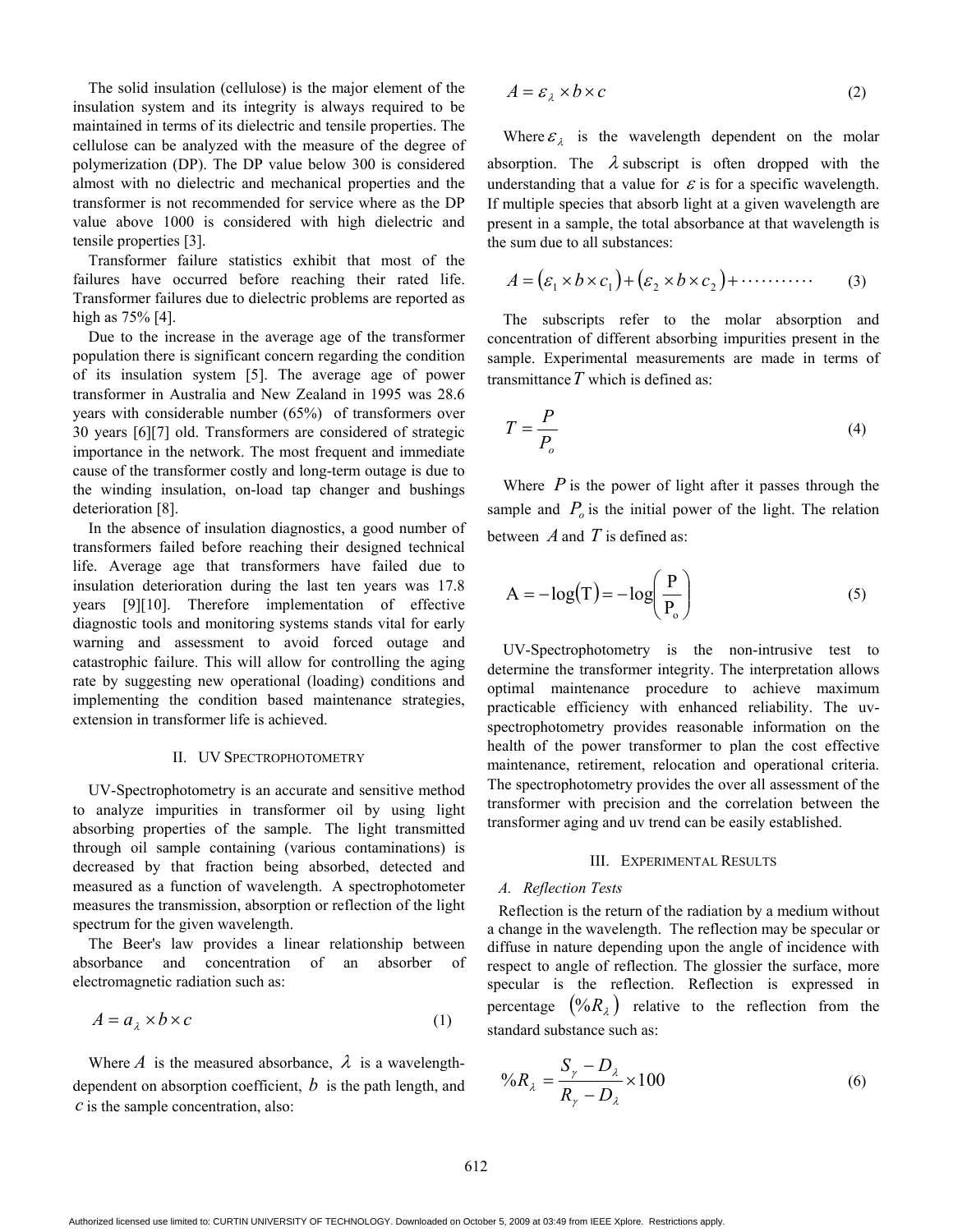Where *S* is the sample intensity at wavelength  $\lambda$ , *D* is the dark intensity at wavelength  $\lambda$ ,  $R$  is the reference intensity at wavelength  $\lambda$ .

New transformer oil (mineral) uv-spectrophotometry for its reflection characteristics shows 90% reflection at the wavelength of 400 nm as shown in Figure 1. The reflection exhibits its characteristics in the wavelength range of 300 to 900 nm. Above 80% reflection in fresh oil appears in the wavelength rang of 375 to 800 nm.



Figure 1: New Oil Reflection UV-Spectrophotometry Characteristics.

Five transformers rated at 10, 15, 15, 10, & 10 MVA respectively were selected to perform the oil uvspectrophotometry tests as no oil was neither replaced or treated (regeneration) for any of these unit in their life time. The transformers were retired not due to specific problem but considered being very old. The service age was found to be 25, 24 22, 22 and 19 years respectively without any abnormality during life time. Also transformer oil sampled from a scrapped (burnt) 100 MVA transformer was obtained for reference. It is unwise to judge a transformer only on its service age with no diagnostics. The insulation may still be worth to withstand electrical and mechanical stresses and the asset may continue to serve for further period of time.

The uv-spectrophotometry for reflection exhibits a clear variation in the characteristics of various ages of the transformer oil as shown in Figure 2. In the wavelength spectrum from 300 to 900 nm the aging profile is prominent where as the scrapped transformer oil provide almost no reflection criteria in this range as shown in Figure 3. The deviation of the signature of aged oil form the new oil is significant in terms of wavelength spectrum and maximum percentage reflection as shown in Figure 2. The maximum reflection decreases with age as well as there is a shift in the wavelength for the maximum to occur.

The uv-spectrophotometry reflection characteristics of scrapped oil from completely burnt transformer appear only in the range of 177.5 to 189 nm wavelength spectrum. The +25% -60% reflection does not show any consistency in comparison to the above test characteristics as shown in Figure 3. The oil contains high carbon and water content including other contaminations.



Figure 2: Different Age Transformer Oil Reflection UV Spectrum.



Figure 3: Scrap Transformer (burnt) Oil Reflection UV Characterisitcs

### *B. Absorbance Tests*

The absorbance spectrum provides a measure of how much light is absorbed by the oil sample. The application is sensitive for the chemical concentrations in liquids and gaseous samples. The absorbance  $A_{\lambda}$  is calculated as:

$$
A_{\lambda} = -\log_{10}\left(\frac{S_{\lambda} - D_{\lambda}}{R_{\lambda} - D_{\lambda}}\right) \tag{7}
$$

Where *S* is the sample intensity at wavelength  $\lambda$ , *D* is the dark intensity at wavelength  $\lambda$ ,  $R$  is the reference intensity at wavelength  $\lambda$ .

In confirmation to the reflection results the oil samples from the same units were tested for the absorbance uvspectrophotometry. The new transformer oil absorbance exhibits its characteristics between 175 and 350 nm